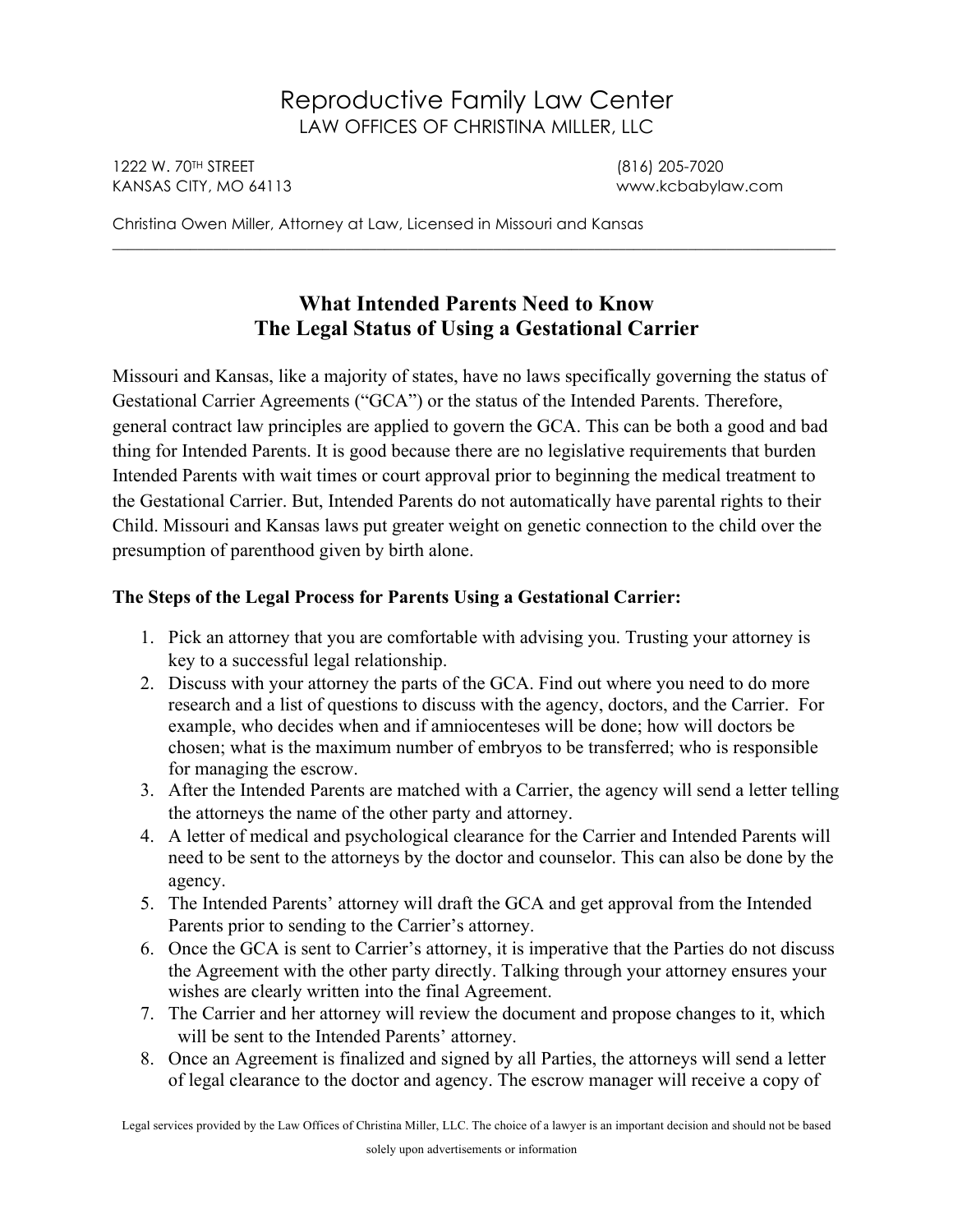the GCA to administer the money according to the terms.

- 9. When the fetus becomes viable, legal counsel will petition the court for a determination of parentage. This is often referred to as the process to obtain a pre-birth order.
- 10. Some judges in Missouri and Kansas have specific requirements for the Intended Parents to meet prior to issuing the Order. Your attorney will be able to explain this in detail to you.
- 11. The Order will direct the Department of Vital Statistics to list the Intended Parents on the Child's birth certificate.
- 12. It is a legally binding Order that other states must give full faith and credit to and comply with when administering any action involving the Child.
- 13. If the situation dictates an adoption would be a better legal choice for the Intended Parents, prior to the birth of the Child, a temporary order placing the Child with the Intended Parents will be obtained. Once the Child is born, the court will make a determination regarding the adoption.

#### **How do Intended Parents Become the Parents of Their Child:**

- 1. The Uniform Parentage Act as enacted in each state governs parentage of the Child.
- 2. The rights of the Intended Father will be established using the state's paternity statutes, just as paternity is established for non-married parties conceiving without the assistance of ART.
- 3. Typically, maternity is established by the birth of the Child to the woman giving birth. In the case of surrogacy, the genetic relation shows maternity to the Child for the Intended Mother. Missouri and Kansas laws put greater weight on genetic connection to the child over the presumption of parenthood given by birth alone.
- 4. A Determination of Parentage is routinely done by the courts prior to the birth of the Child or after the birth of the Child, depending upon the unique situation of the family. Your attorney will be able to advise you of the best course of action for your situation.
- 5. If one Intended Parent is not genetically related to the Child or if the Intended Parents are not married, then it may be in the best interest of the Child to be adopted by that Intended Parent. But, the legal strategy for establishing parentage should be discussed with your attorney.

### **Selecting Professionals to Help When Using A Gestational Carrier:**

- 1. Work with a reputable agency. The agency should have several carriers that it works with and has strict policies to screen all carriers. Court cases involving a carrier not relinquishing the child have been matches through internet ads or agencies without screening quality processes.
- 2. Ask the psychological evaluator about his/her experiences in screening Intended Parents and Carriers. This is highly complex and emotional for all involved. Your evaluator needs to understand the questions to ask and potential roadblocks in the process to be able to provide a thorough report of your compatibility.
- 3. When deciding on legal counsel, ask if the attorney has experience writing and negotiating GCAs. Find out if he/she is educated specifically on Assisted Reproductive Technology Law and maintains continuing education in the field of Assisted